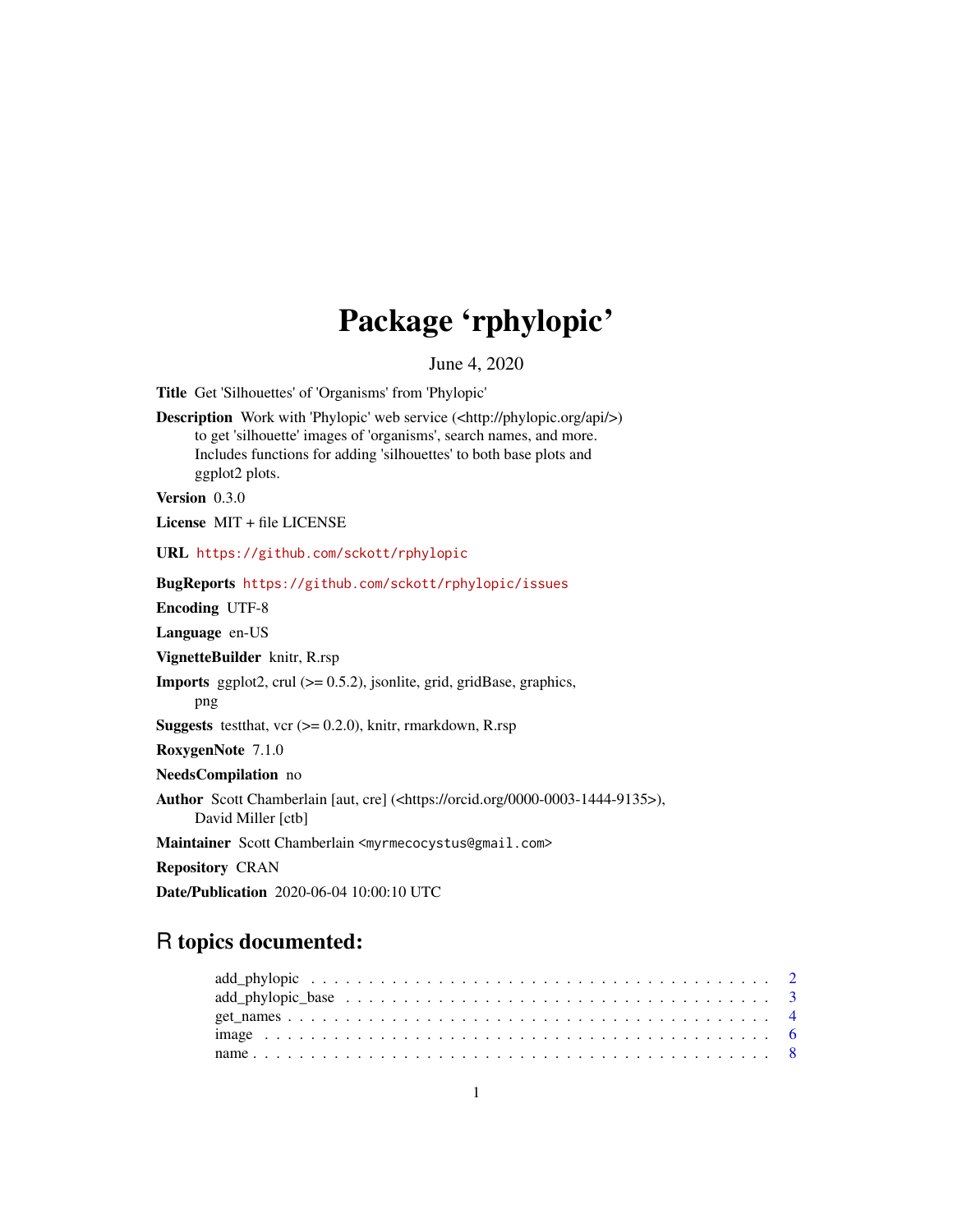# <span id="page-1-0"></span>2 add\_phylopic

add\_phylopic *Input an image and create a ggplot2 layer to add to an existing plot*

#### Description

Input an image and create a ggplot2 layer to add to an existing plot

#### Usage

 $add\_phylopic(img, alpha = 0.2, x = NULL, y = NULL, ysize = NULL, color = NULL)$ 

#### Arguments

| img   | A png object, e.g, from using image_data()                                                                                            |
|-------|---------------------------------------------------------------------------------------------------------------------------------------|
| alpha | A value between 0 and 1, specifying the opacity of the silhouette.                                                                    |
| x     | x value of the silhouette center. Ignored if y and ysize are not specified.                                                           |
| y     | y value of the silhouette center. Ignored if x and ysize are not specified.                                                           |
| ysize | Height of the silhouette. The width is determined by the aspect ratio of the<br>original image. Ignored if x and y are not specified. |
| color | Color to plot the silhouette in.                                                                                                      |

### Details

Use parameters x, y, and ysize to place the silhouette at a specified position on the plot. If all three of these parameters are unspecified, then the silhouette will be plotted to the full height and width of the plot.

### Examples

```
## Not run:
# Put a silhouette behind a plot
library(ggplot2)
img <- image_data("27356f15-3cf8-47e8-ab41-71c6260b2724", size = "512")[[1]]
qplot(x=Sepal.Length, y=Sepal.Width, data=iris, geom="point") +
  add_phylopic(img)
```
# Put a silhouette anywhere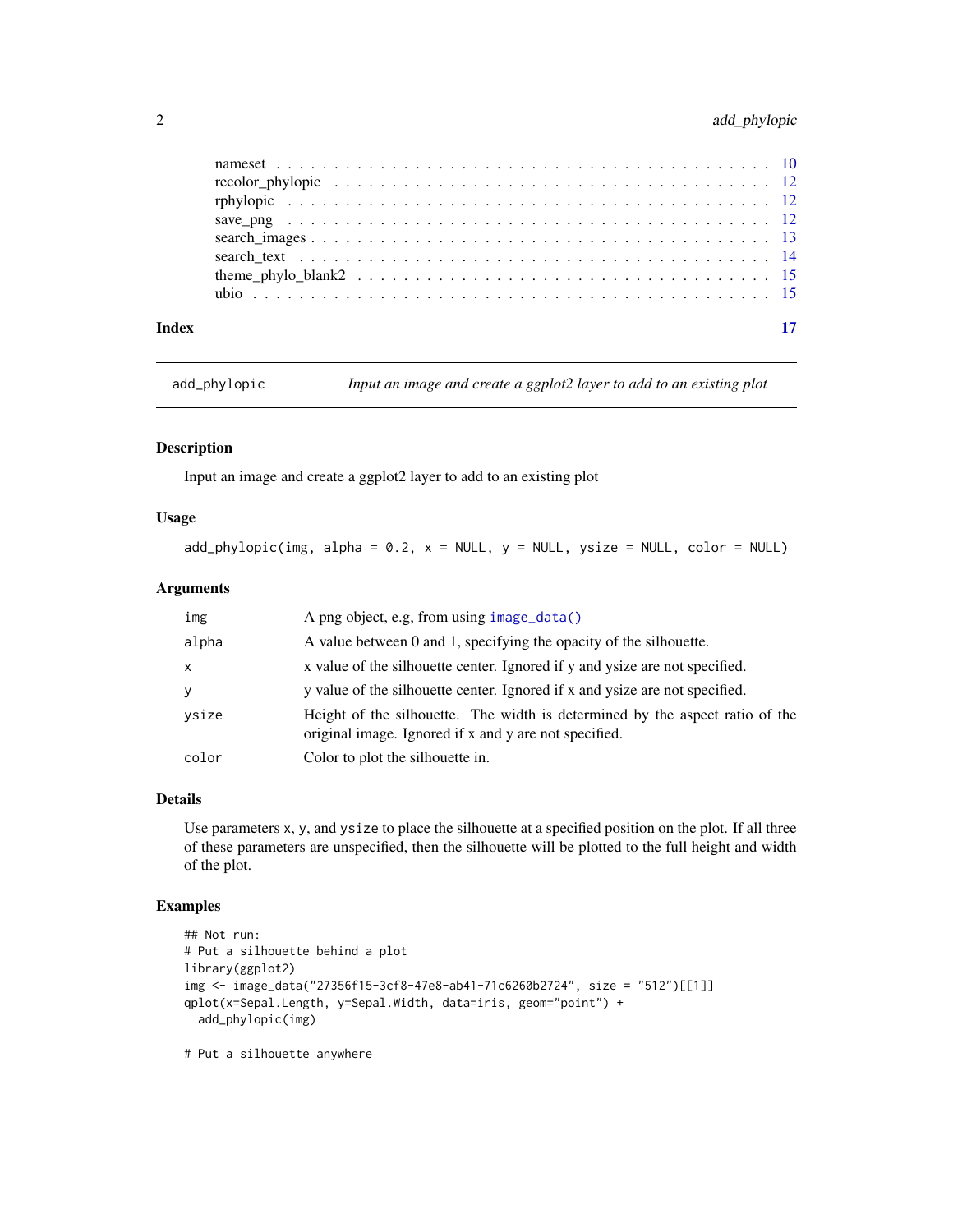#### <span id="page-2-0"></span>add\_phylopic\_base 3

```
library(ggplot2)
posx <- runif(50, 0, 10)
posy <- runif(50, 0, 10)
sizey <- runif(50, 0.4, 2)
cols <- sample(c("black", "darkorange", "grey42", "white"), 50,
  replace = TRUE)
cat <- image_data("23cd6aa4-9587-4a2e-8e26-de42885004c9", size = 128)[[1]]
(p \leq - \text{ggplot}(data-frame(cat.x = posx, cat.y = posy), aes(cat.x, cat.y)) +geom\_point(color = rgb(0,0,0,0)))for (i in 1:50) {
  p <- p + add_phylopic(cat, 1, posx[i], posy[i], sizey[i], cols[i])
}
p + ggtitle("R Cat Herd!!")
## End(Not run)
```
add\_phylopic\_base *Input an image and add to an existing plot made with base graphics*

#### Description

Input an image and add to an existing plot made with base graphics

#### Usage

```
add_phylopic_base(
  img,
 x = NULL,y = NULL,ysize = NULL,
 alpha = 0.2,
  color = NULL
)
```
#### Arguments

| img          | A png object, e.g, from using image_data()                                                                                            |
|--------------|---------------------------------------------------------------------------------------------------------------------------------------|
| $\mathsf{x}$ | x value of the silhouette center. Ignored if y and ysize are not specified.                                                           |
| У            | y value of the silhouette center. Ignored if x and ysize are not specified.                                                           |
| ysize        | Height of the silhouette. The width is determined by the aspect ratio of the<br>original image. Ignored if x and y are not specified. |
| alpha        | A value between 0 and 1, specifying the opacity of the silhouette.                                                                    |
| color        | Color to plot the silhouette in.                                                                                                      |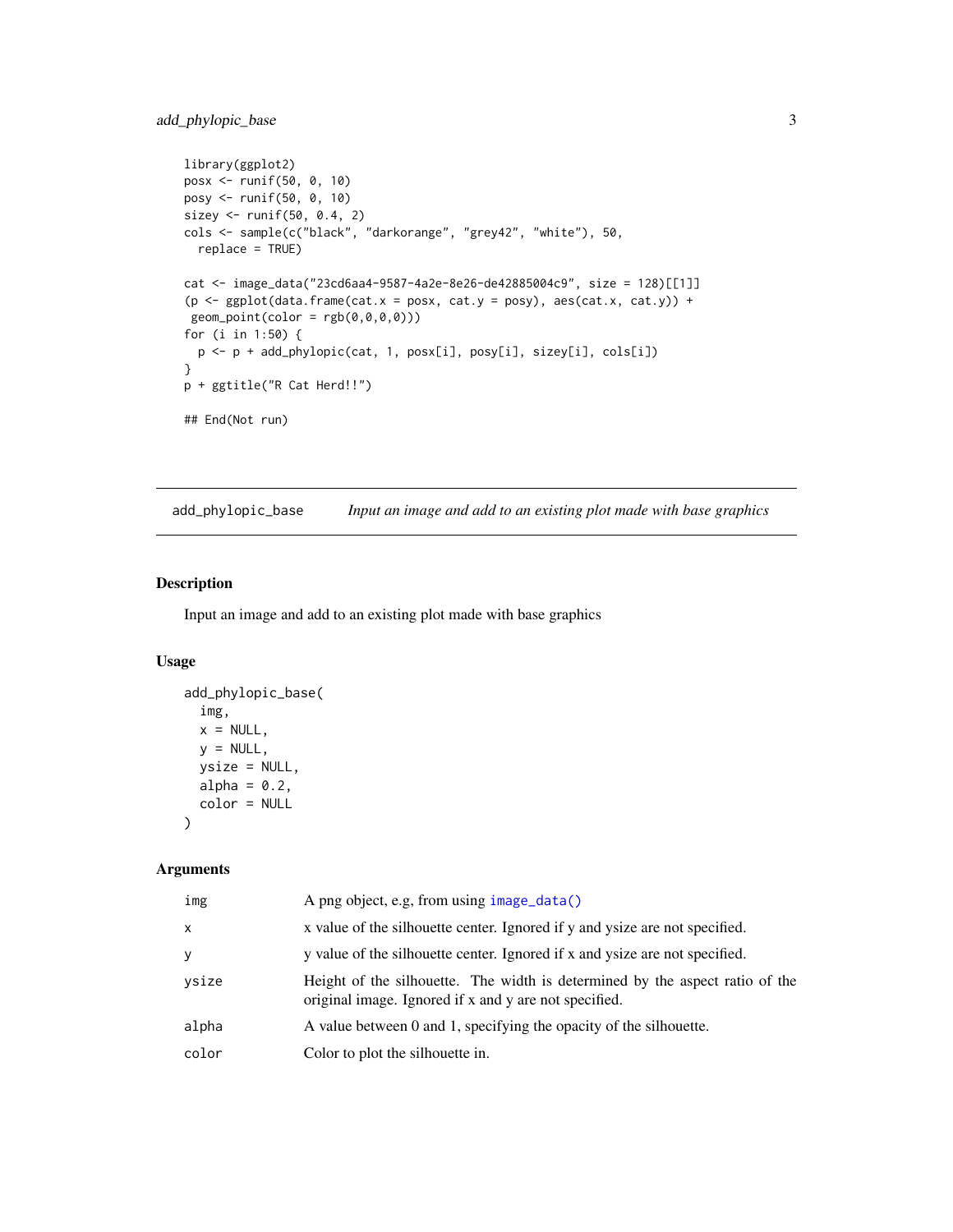#### <span id="page-3-0"></span>Details

Use parameters x, y, and ysize to place the silhouette at a specified position on the plot. If all three of these parameters are unspecified, then the silhouette will be plotted to the full height and width of the plot.

#### Examples

```
## Not run:
# get a silhouette
cat <- image_data("23cd6aa4-9587-4a2e-8e26-de42885004c9", size = 128)[[1]]
# single image
plot(1, 1, type="n", main="A cat")
add_phylopic_base(cat, 1, 1, 0.2)
# lots of images
posx <- runif(50, 0, 1)
posy <- runif(50, 0, 1)
size <- runif(50, 0.01, 0.2)
plot(posx, posy, type="n", main="A cat herd")
for (i in 1:50) {
  add_phylopic_base(cat, posx[i], posy[i], size[i])
}
# Example using a cat background
# setup plot area
plot(posx, posy, type="n", main="A cat herd, on top of a cat",
    xlim=c(0,1), ylim=c(0,1))# get a higher-resolution cat
cat_hires <- image_data("23cd6aa4-9587-4a2e-8e26-de42885004c9", size = 512)[[1]]
# plot background cat
add_phylopic_base(cat_hires, 0.5, 0.5, 1, alpha=0.2)
# overlay smaller cats
for (i in 1:50) {
  add_phylopic_base(cat, posx[i], posy[i], size[i], alpha=.8)
}
## End(Not run)
```
get\_names *Get names for uuids.*

#### Description

Get names for uuids.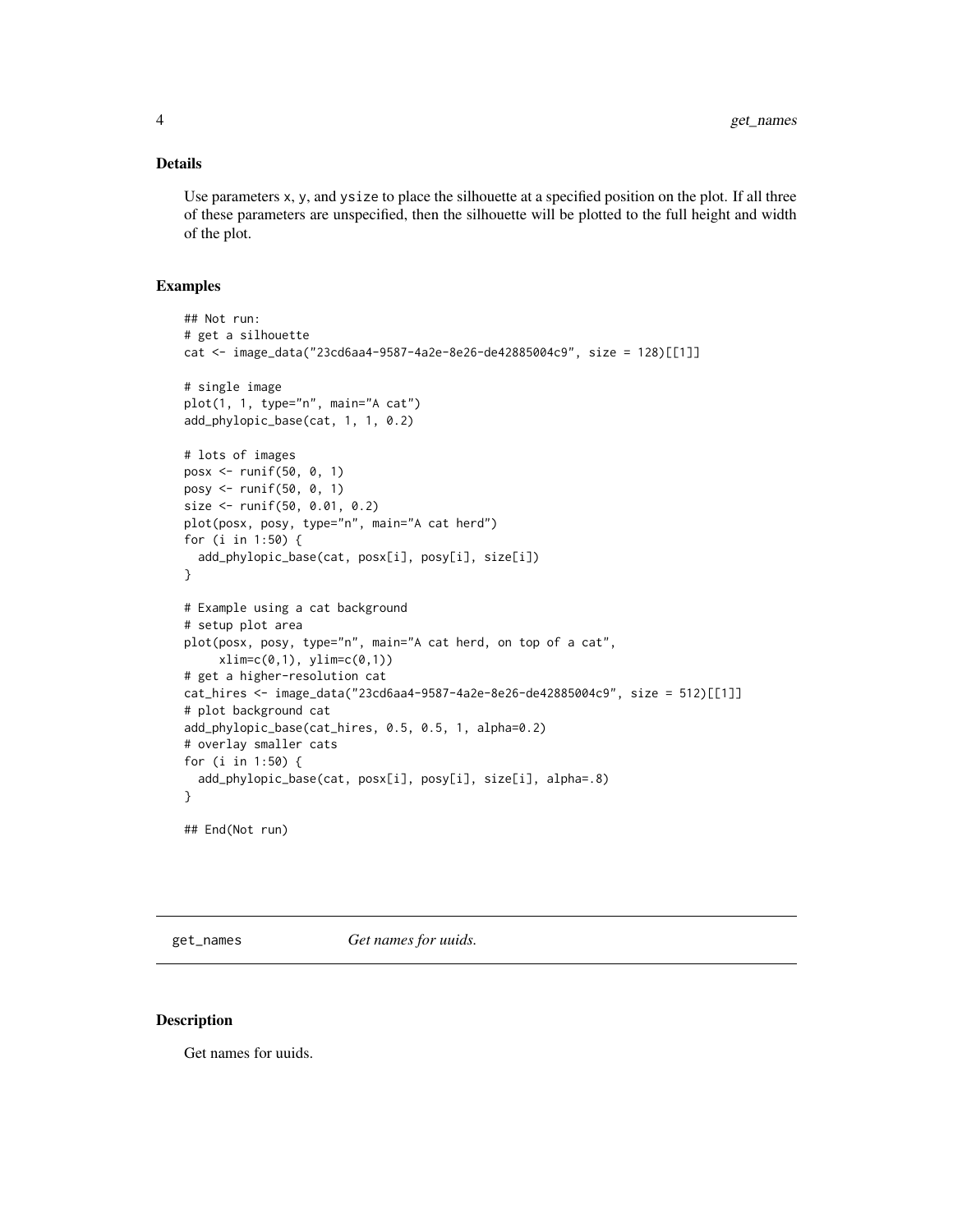#### <span id="page-4-0"></span>get\_names 5

#### Usage

```
get_names(
  uuid,
  supertaxa = NULL,
  subtaxa = NULL,options = NULL,
  stripauthority = TRUE,
  ...
)
```
#### Arguments

| uuid      | UUID to get names for                                                                                                                                           |
|-----------|-----------------------------------------------------------------------------------------------------------------------------------------------------------------|
| supertaxa | If immediate, returns data for immediate supertaxa ("parents"). If all, returns<br>data for all supertaxa ("ancestors"). Otherwise, does not include supertaxa. |
| subtaxa   | If immediate, returns data for immediate subtaxa ("children"). Otherwise, does<br>not include subtaxa.                                                          |
| options   | See details for the options for options, get it, ha.                                                                                                            |
|           | stripauthority If TRUE (default) the authority is stripped off of the scientific name.                                                                          |
| $\ddotsc$ | curl options passed on to crul::HttpClient                                                                                                                      |

#### Details

Here are the options for the options argument:

- citationStart: (optional) Integer Indicates where in the string the citation starts. May be null.
- html: (optional) StringHTML version of the name.
- namebankID: (optional) StringuBio Namebank identifier. May be null.
- root: (optional) Boolean If true, this name has no hyperonyms (names of supertaxa). (Should only be true for Panbiota/Vitae.)
- string: (optional) String The text of the name, including the citation, if any.
- type: (optional) String Either "scientific or "vernacular.
- uid: (always) String Universally unique identifier.
- uri: (optional) String The unique URI associated with the name.
- votes: (optional) Integer The number of votes this name has received. (Currently unused.)

#### Examples

```
## Not run:
get_names(uuid = "f3254fbd-284f-46c1-ae0f-685549a6a373", options = "string")
get_names(uuid = "f3254fbd-284f-46c1-ae0f-685549a6a373", supertaxa="immediate",
   options=c("string namebankID"))
get_names(uuid = "f3254fbd-284f-46c1-ae0f-685549a6a373", supertaxa="all",
   options="string")
```

```
## End(Not run)
```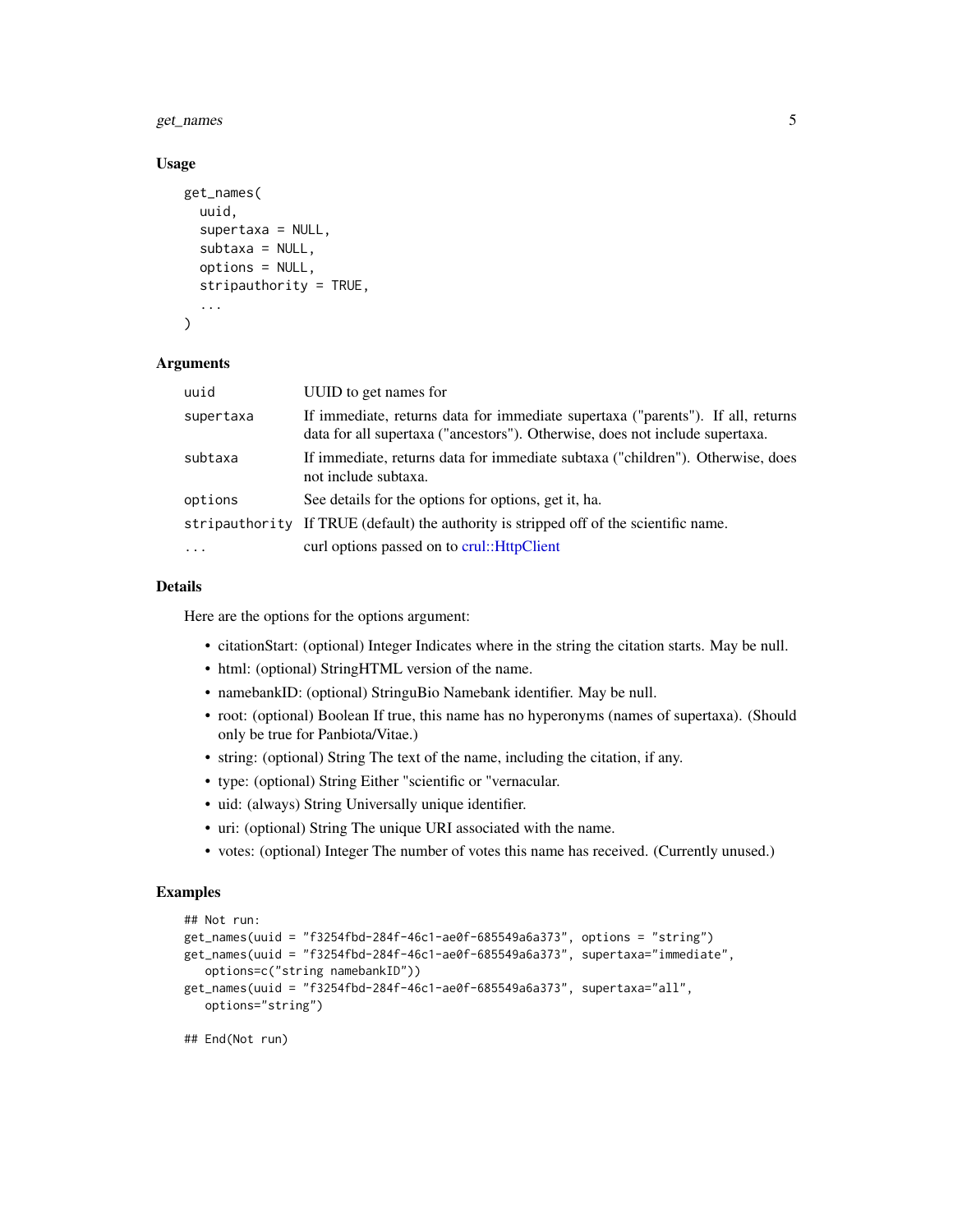<span id="page-5-0"></span>

# <span id="page-5-1"></span>Description

Perform actions with images.

### Usage

```
image_get(uuid, options = NULL, ...)
image\_list(start = 1, length = 10, options = NULL, ...)image_timerange(
 timestamp = "modified",
 from = NULL,
 to = NULL,options = NULL,
  ...
)
image_count(...)
image_data(input, size, ...)
```
# Arguments

| uuid      | One or more name UUIDs.                                                                                                                                                                                                                                                                                                                                                                                                                                                                                                                                                                                          |
|-----------|------------------------------------------------------------------------------------------------------------------------------------------------------------------------------------------------------------------------------------------------------------------------------------------------------------------------------------------------------------------------------------------------------------------------------------------------------------------------------------------------------------------------------------------------------------------------------------------------------------------|
| options   | (character) One or more of citation Start, html, namebankID, root, string, type,<br>uid, uri, and/or votes                                                                                                                                                                                                                                                                                                                                                                                                                                                                                                       |
|           | curl options passed on to crul:: HttpClient                                                                                                                                                                                                                                                                                                                                                                                                                                                                                                                                                                      |
| start     | The index to start with. Using 0 starts with the most recently-submitted image.                                                                                                                                                                                                                                                                                                                                                                                                                                                                                                                                  |
| length    | Number of images to list.                                                                                                                                                                                                                                                                                                                                                                                                                                                                                                                                                                                        |
| timestamp | Either modified (to go by the last time the image file was modified) or submitted<br>(to go by the time the image was first submitted).                                                                                                                                                                                                                                                                                                                                                                                                                                                                          |
| from      | timestamp string, in "YYYY-MM-DD-HH-MM-SS" format, telling the earliest<br>time to retrieve images for. All numbers past the year are optional. For exam-<br>ple, these are acceptable: "2011-10-29-20-30", "2011-10-29-20", "2011-10-29",<br>"2011-10", and "2011". Omitted numbers indicate the lowest possible value for<br>that number, for example, "2011" indicates "2011-01-01-00-00-00" (2011 Jan-<br>uary 1, midnight). Numbers in the string do not need to be padded. For example,<br>this is acceptable: $"2011-1-1-0-0-0"$ . The image list will include any images<br>dated at the indicated time. |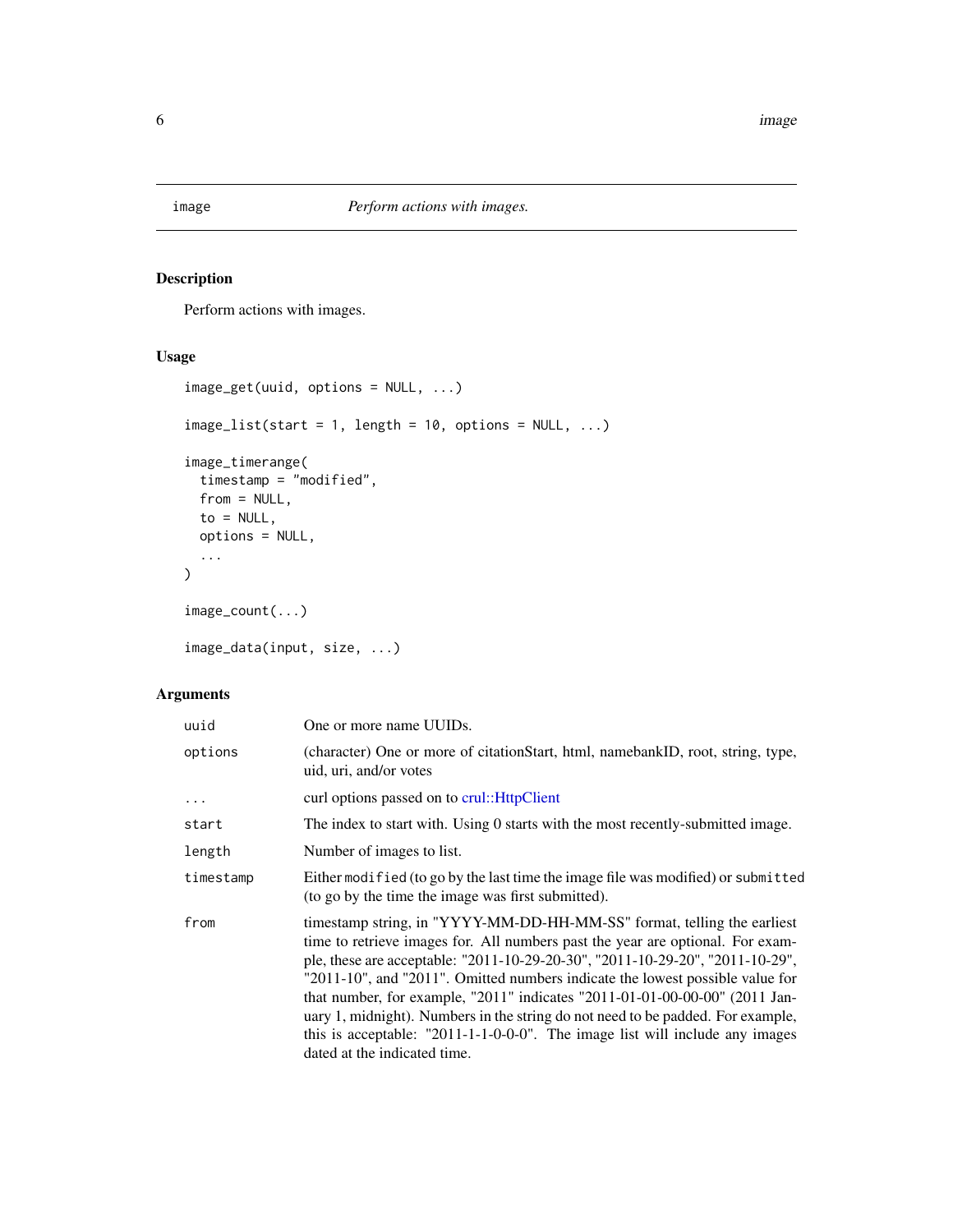#### image 7 and 2008 and 2008 and 2008 and 2008 and 2008 and 2008 and 2008 and 2008 and 2008 and 2008 and 2008 and 2008 and 2008 and 2008 and 2008 and 2008 and 2008 and 2008 and 2008 and 2008 and 2008 and 2008 and 2008 and 200

| to    | A date-time string, in "YYYY-MM-DD-HH-MM-SS" format, telling the earliest                             |
|-------|-------------------------------------------------------------------------------------------------------|
|       | time to retrieve images for. See the from parameter for more details on the                           |
|       | format. The image list will include any images dated up to, but not including,<br>the indicated time. |
| input | Either a vector of uuids or the output from the function search_images                                |
| size  | Height of the image, one of 64, 128, 256, 512, 1024, "thumb", or "icon"                               |
|       |                                                                                                       |

#### Details

I'm not adding methods for modifying images, including add, edit, updated, delete, and transfer, because I can't imagine doing those things from R. Am I wrong?

Note: uid is always returned

#### Examples

```
## Not run:
# Get info on an image
uuid <- "9fae30cd-fb59-4a81-a39c-e1826a35f612"
image_get(uuid = uuid)
image_get(uuid = uuid, options=c('credit','pngFiles','taxa','canonicalName','string','uri','type'))
image_get(uuid = uuid, options=c('credit','licenseURL','pngFiles','submitted','submitter',
   'svgFile','taxa','canonicalName','string','uri','type','citationStart'))
# Count images in Phylopic database
image_count()
image_count(verbose = TRUE)
# Lists images in chronological order, from most to least recently modified
image_list(start=1, length=10)
image_list(start=1, length=10, options="taxa")
# Lists images within a given time range, from most to least recent
image_timerange(from="2013-05-11")
image_timerange(from="2013-05-11", to="2013-05-12")
image_timerange(from="2013-05-11", to="2013-05-12", options='credit')
# Get data for an image
## input uuids
toget <- c("c089caae-43ef-4e4e-bf26-973dd4cb65c5", "41b127f6-0824-4594-a941-5ff571f32378",
   "9c6af553-390c-4bdd-baeb-6992cbc540b1")
image_data(toget, size = "64")
image_data(toget, size = "thumb")
## input the output from search_images
x \le search_text(text = "Homo sapiens", options = "names")
output <- search_images(x[1:10], options=c("pngFiles", "credit", "canonicalName"))
image_data(output, size = "64")
## Put a silhouette behind a plot
library('ggplot2')
img <- image_data("27356f15-3cf8-47e8-ab41-71c6260b2724", size = "512")[[1]]
```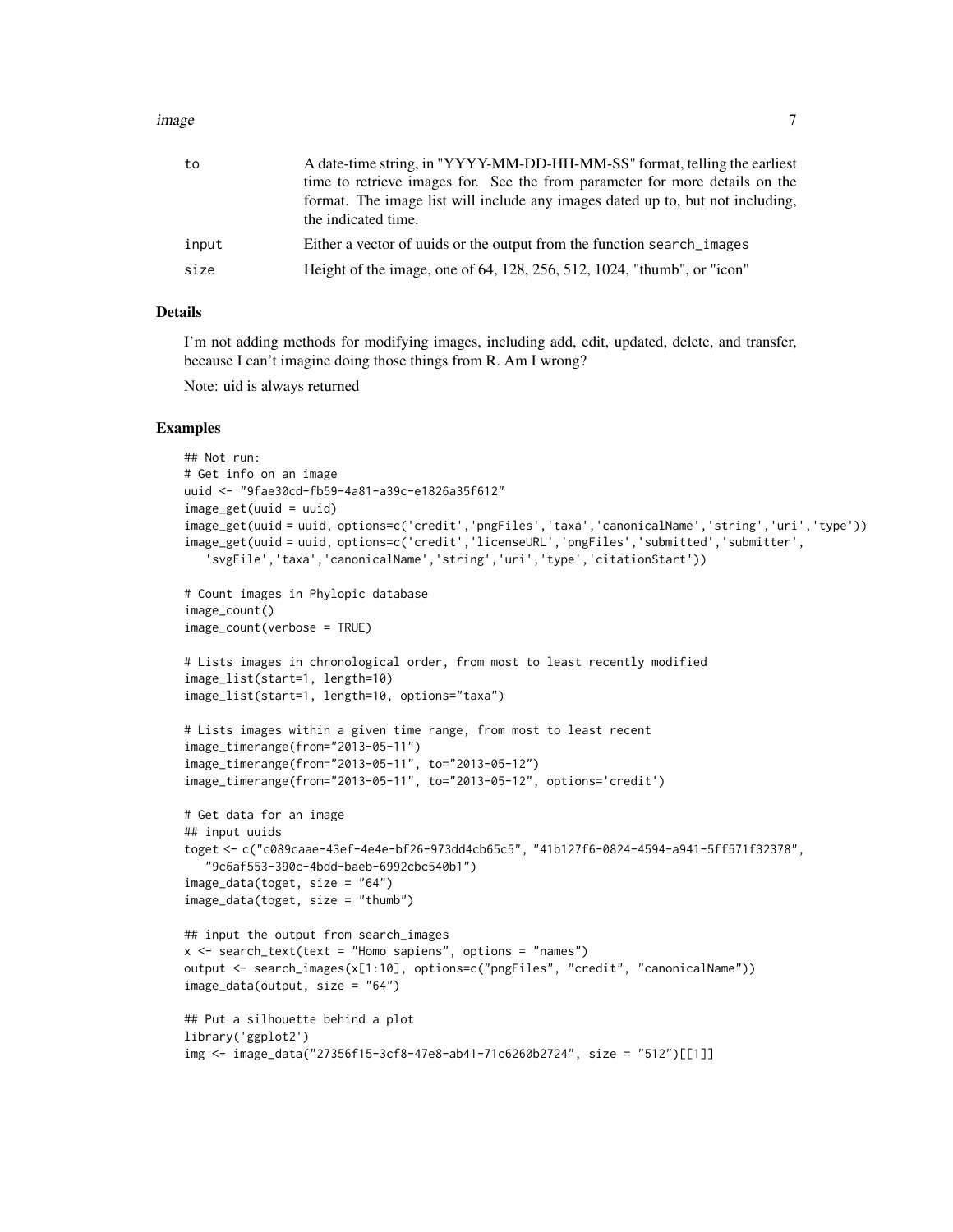```
8 name is a strong structure of the structure of the structure of the structure of the structure of the structure of the structure of the structure of the structure of the structure of the structure of the structure of the
```

```
qplot(x=Sepal.Length, y=Sepal.Width, data=iris, geom="point") + add_phylopic(img)
## Use as points in a ggplot plot
library('ggplot2')
uuid <- "c089caae-43ef-4e4e-bf26-973dd4cb65c5"
img \le image_data(uuid, size = "64")[[1]]
(p <- ggplot(mtcars, aes(drat, wt)) + geom_blank())
for(i in 1:nrow(mtcars)) p \leq -p + \frac{1}{2} and phylopic(img, 1, mtcars$drat[i], mtcars$wt[i], ysize = 0.3)
p
## End(Not run)
```
name *Perform actions with names.*

#### Description

Perform actions with names.

### Usage

```
name_get(uuid, options = NULL, ...)
name_images(
  uuid,
  subtaxa = NULL,
  supertaxa = NULL,
 other = FALSE,
  options = NULL,
  ...
\lambdaname_minsuptaxa(uuid, options = NULL, ...)
name\_search(text, options = NULL, as = "table", ...)name_taxonomy(
 uuid,
  subtaxa = NULL,
  supertaxa = NULL,
  useUBio = FALSE,
  options = NULL,
  as = "table",...
\lambdaname_taxonomy_many(uuid, options = NULL, as = "table", ...)
name_taxonomy_sources(uuid, options = NULL, as = "list", ...)
```
<span id="page-7-0"></span>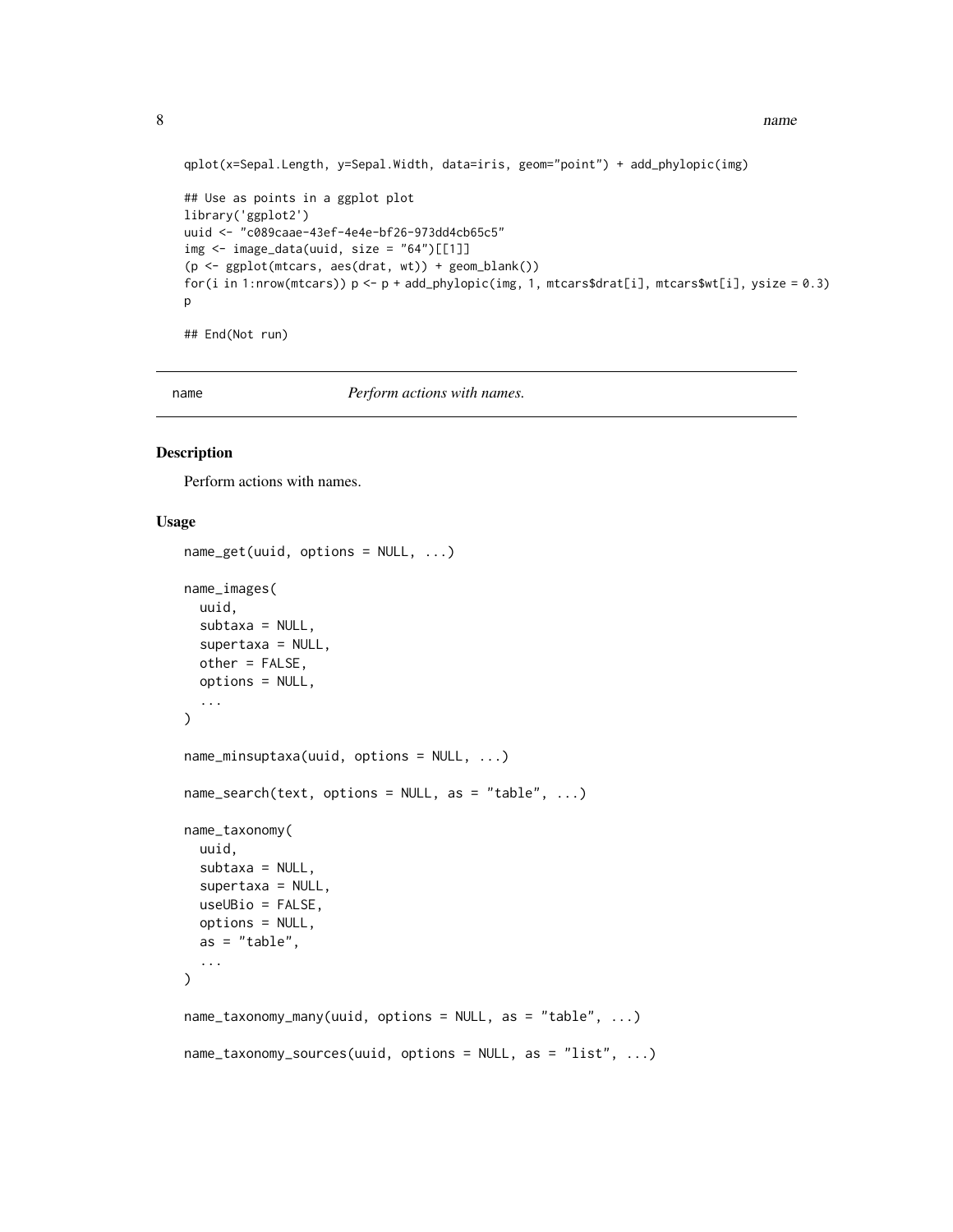#### <span id="page-8-0"></span>name 9

#### Arguments

| uuid      | One or more name UUIDs.                                                                                                                                         |
|-----------|-----------------------------------------------------------------------------------------------------------------------------------------------------------------|
| options   | (character) One or more of citation Start, html, namebankID, root, string, type,<br>uid, uri, and/or votes                                                      |
| .         | curl options passed on to crul:: HttpClient                                                                                                                     |
| subtaxa   | If immediate, returns data for immediate subtaxa ("children"). Otherwise, does<br>not include subtaxa.                                                          |
| supertaxa | If immediate, returns data for immediate supertaxa ("parents"). If all, returns<br>data for all supertaxa ("ancestors"). Otherwise, does not include supertaxa. |
| other     | If set to TRUE, includes related taxa in the search.                                                                                                            |
| text      | (character) The text string to search on.                                                                                                                       |
| as        | (character) What to return. One of table (default, a data.frame), list, or json.                                                                                |
| useUBio   | (logical) If TRUE, and there is pending data from uBio that needs to be cached,<br>a list of commands will be passed back instead of the normal result.         |

#### Details

I'm not adding methods for modifying names, including add, edit, or toggle, because I can't imagine doing those things from R. Am I wrong?

Options for the options parameter:

- citationStart: (optional) Integer Indicates where in the string the citation starts. May be null.
- html: (optional) StringHTML version of the name.
- namebankID: (optional) StringuBio Namebank identifier. May be null.
- root: (optional) Boolean If true, this name has no hyperonyms (names of supertaxa). (Should only be true for Panbiota/Vitae.)
- string: (optional) String The text of the name, including the citation, if any.
- type: (optional) String Either "scientific or "vernacular.
- uid: (always) String Universally unique identifier.
- uri: (optional) String The unique URI associated with the name.
- votes: (optional) Integer The number of votes this name has received. (Currently unused.)

#### Examples

```
## Not run:
# parse as different outputs
name_taxonomy(uuid = "f3254fbd-284f-46c1-ae0f-685549a6a373",
  options = "string", as="table")
name_taxonomy(uuid = "f3254fbd-284f-46c1-ae0f-685549a6a373",
   options = "string", as="list")
name_taxonomy(uuid = "f3254fbd-284f-46c1-ae0f-685549a6a373",
   options = "string", as="json")
```
# Get info on a name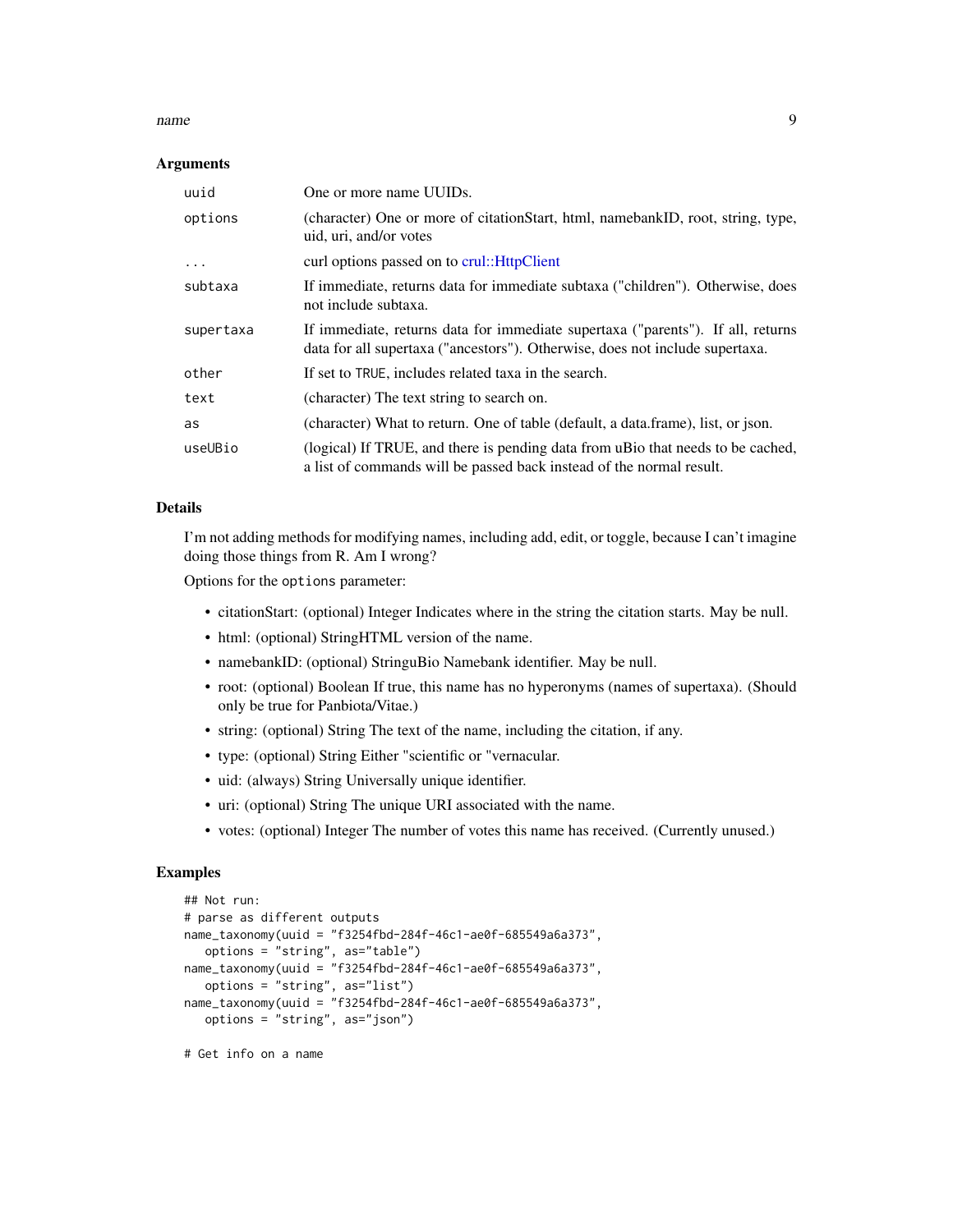```
id <- "1ee65cf3-53db-4a52-9960-a9f7093d845d"
name_get(uuid = id)
name_get(uuid = id, options=c('citationStart','html'))
name_get(uuid = id, options=c('namebankID','root','votes'))
# Searches for images for a taxonomic name.
name_images(uuid = "1ee65cf3-53db-4a52-9960-a9f7093d845d")
name_images(uuid = "1ee65cf3-53db-4a52-9960-a9f7093d845d",
   options='credit')
# Finds the minimal common supertaxa for a list of names.
name_minsuptaxa(uuid=c("1ee65cf3-53db-4a52-9960-a9f7093d845d",
   "08141cfc-ef1f-4d0e-a061-b1347f5297a0"))
# Finds the taxa whose names match a piece of text.
name_search(text = "Homo sapiens")
name_search(text = "Homo sapiens", options = "names")
name_search(text = "Homo sapiens", options = "type")
name_search(text = "Homo sapiens", options = "namebankID")
name_search(text = "Homo sapiens", options = "root")
name_search(text = "Homo sapiens", options = "uri")
name_search(text = "Homo sapiens", options = c("string","type","uri"))
# Collects taxonomic data for a name.
name_taxonomy(uuid = "f3254fbd-284f-46c1-ae0f-685549a6a373",
   options = "string")
name_taxonomy(uuid = "f3254fbd-284f-46c1-ae0f-685549a6a373",
   supertaxa="immediate", options=c("string","namebankID"))
name_taxonomy(uuid = "f3254fbd-284f-46c1-ae0f-685549a6a373", supertaxa="all",
  options="string")
name_taxonomy(uuid = "f3254fbd-284f-46c1-ae0f-685549a6a373", supertaxa="all",
  options=c("string","uri"))
# Collects taxonomic data for multiple names.
name_taxonomy_many(uuid = c("f3254fbd-284f-46c1-ae0f-685549a6a373",
 "1ee65cf3-53db-4a52-9960-a9f7093d845d"))
# Collects data about the sources for a name's taxonomy.
name_taxonomy_sources(uuid = "f3254fbd-284f-46c1-ae0f-685549a6a373")
name_taxonomy_sources(uuid = "f3254fbd-284f-46c1-ae0f-685549a6a373",
  as="json")
name_taxonomy_sources(uuid = "1ee65cf3-53db-4a52-9960-a9f7093d845d")
## End(Not run)
```
nameset *Perform actions with name sets*

#### **Description**

Perform actions with name sets

<span id="page-9-0"></span>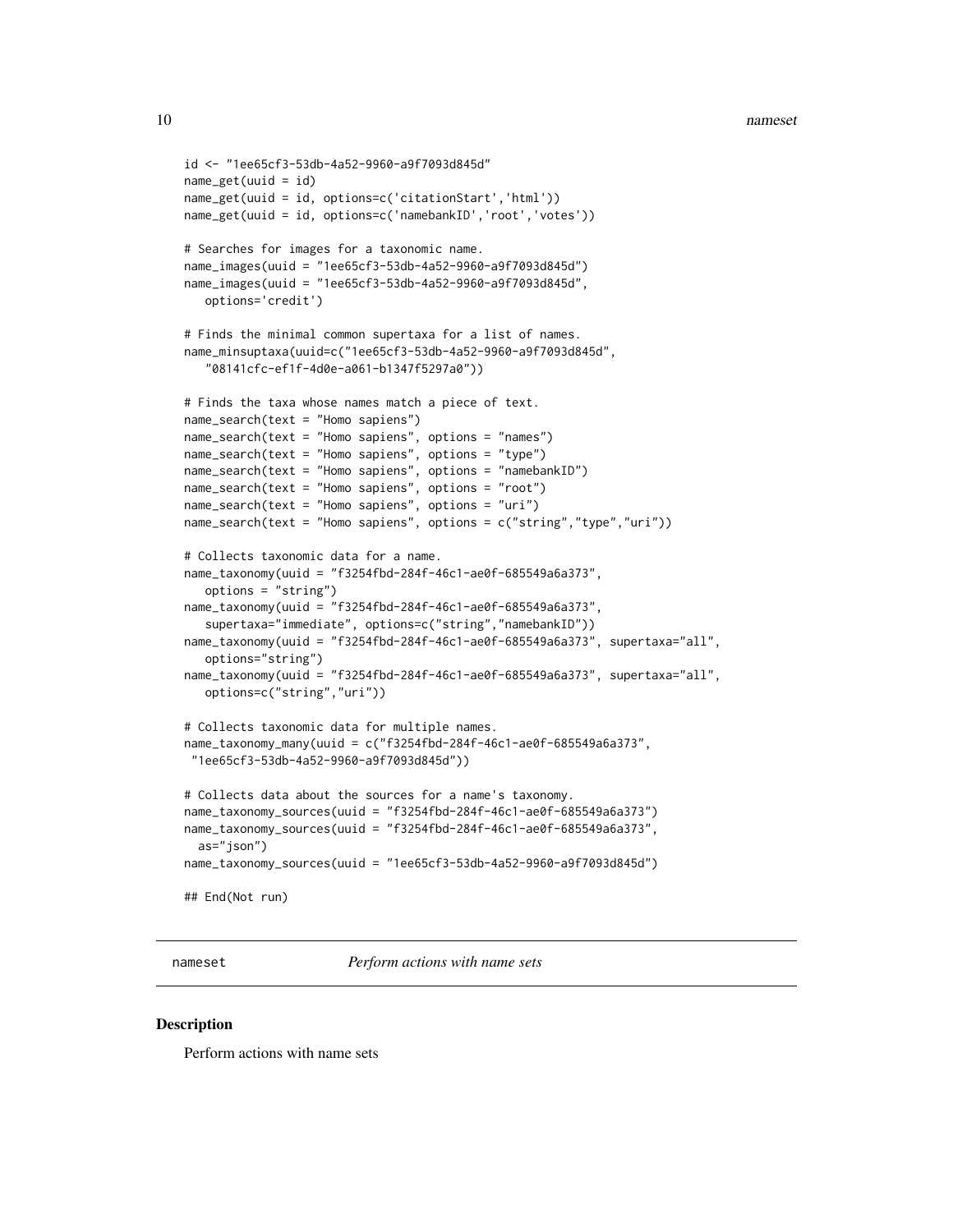#### <span id="page-10-0"></span>nameset and the contract of the contract of the contract of the contract of the contract of the contract of the contract of the contract of the contract of the contract of the contract of the contract of the contract of th

#### Usage

```
nameset_get(uuid, options = NULL, ...)
```

```
nameset_taxonomy(uuid, options = NULL, ...)
```
#### Arguments

| uuid      | the UUID of a set of taxonomic names                                                                       |
|-----------|------------------------------------------------------------------------------------------------------------|
| options   | (character) One or more of citation Start, html, namebankID, root, string, type,<br>uid, uri, and/or votes |
| $\ddotsc$ | curl options passed on to crul:: HttpClient                                                                |

#### Details

nameset\_get() retrieves information on a set of taxonomic names. nameset\_taxonomy() collects taxonomic data for a set of taxonomic names.

#### Value

a named list

#### options parameter

Same as those for name\_\*() functions

#### Examples

```
## Not run:
# Retrieves information on a set of taxonomic names.
id <- "8d9a9ea3-95cc-414d-1000-4b683ce04be2"
nameset_get(uuid = id)
nameset_get(uuid = id, options=c('names','string'))
# Collects taxonomic data for a name.
nameset_taxonomy(uuid = "8d9a9ea3-95cc-414d-1000-4b683ce04be2",
  options = "string")
nameset_taxonomy(uuid = "8d9a9ea3-95cc-414d-1000-4b683ce04be2",
  supertaxa="immediate", options=c("string","namebankID"))
```
## End(Not run)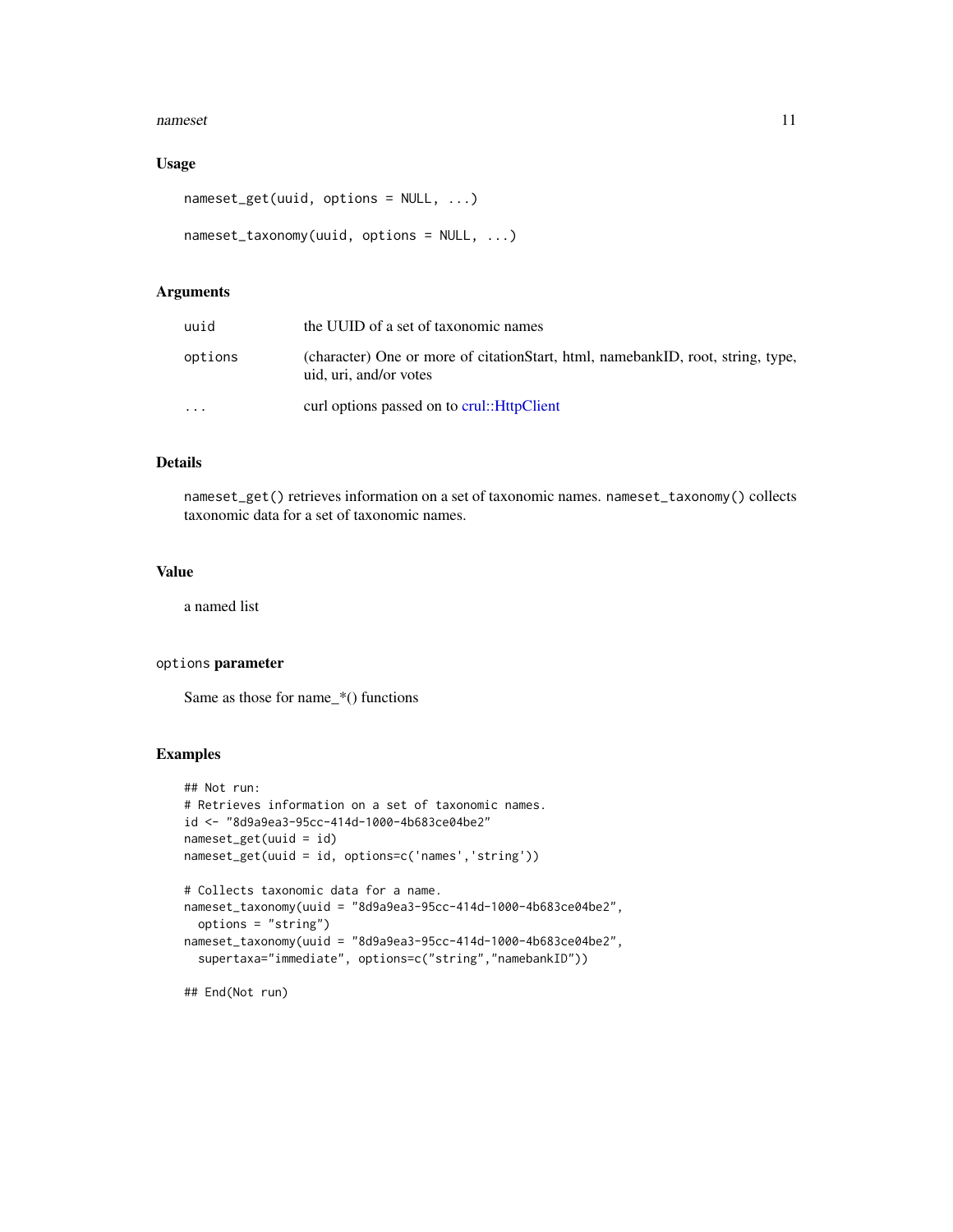<span id="page-11-0"></span>recolor\_phylopic *Recolor a phylopic image*

#### Description

Internal function to recolour and change alpha levels of a phylopic image.

#### Usage

```
recolor_phylopic(img, alpha = 0.2, color = NULL)
```
#### Arguments

| ımg   | A png object, e.g, from using image_data()                         |
|-------|--------------------------------------------------------------------|
| alpha | A value between 0 and 1, specifying the opacity of the silhouette. |
| color | Color to plot the silhouette in.                                   |

|  | rphylopic |  |
|--|-----------|--|
|  |           |  |

rphylopic *rphylopic*

#### Description

Get Silhouettes of Organisms from Phylopic

# Author(s)

Scott Chamberlain <myrmecocystus@gmail.com> David Miller <dave@ninepointeightone.net>

save\_png *Save an image to disk as a* .png *file*

#### Description

Save an image to disk as a .png file

#### Usage

```
save_png(img, target = tempfile(fileext = ".png"), \dots)
```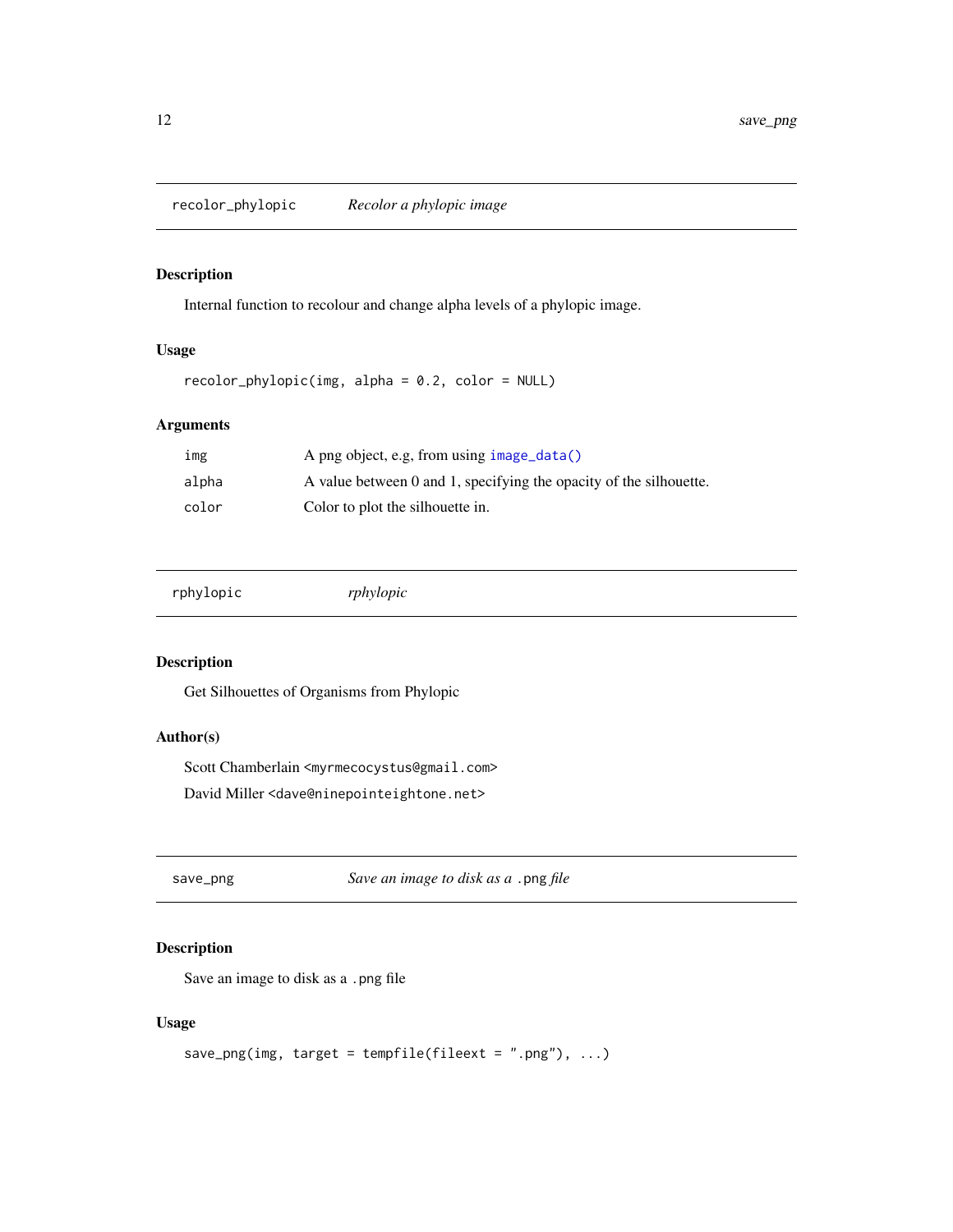#### <span id="page-12-0"></span>search\_images 13

# Arguments

| img       | A png object, e.g, from using $image_data()$                                                                                                                                                                                                    |
|-----------|-------------------------------------------------------------------------------------------------------------------------------------------------------------------------------------------------------------------------------------------------|
| target    | the file or other connection to write to, passed on to png::writePNG, see its docs<br>for details. By default we use tempfile $(\text{fileext} = ".png")$ , a temporary . png<br>file which is cleaned up (deleted) at the end of the R session |
| $\ddotsc$ | additional parameters passed on to png::writePNG                                                                                                                                                                                                |

#### Value

path to the .png file on disk

#### Examples

```
## Not run:
# get a silhouette
cat <- image_data("23cd6aa4-9587-4a2e-8e26-de42885004c9", size = 128)[[1]]
# save image
out <- save_png(cat)
identical(png::readPNG(out), cat)
save_png(cat, dpi = 1000)
```

```
## End(Not run)
```
search\_images *Search for images for a taxon (via its uuid)*

### Description

Search for images for a taxon (via its uuid)

#### Usage

```
search_images(
  uuid,
  subtaxa = NULL,
  supertaxa = NULL,
  other = NULL,
  options = NULL,
  cleanoutput = TRUE,
  ...
\mathcal{E}
```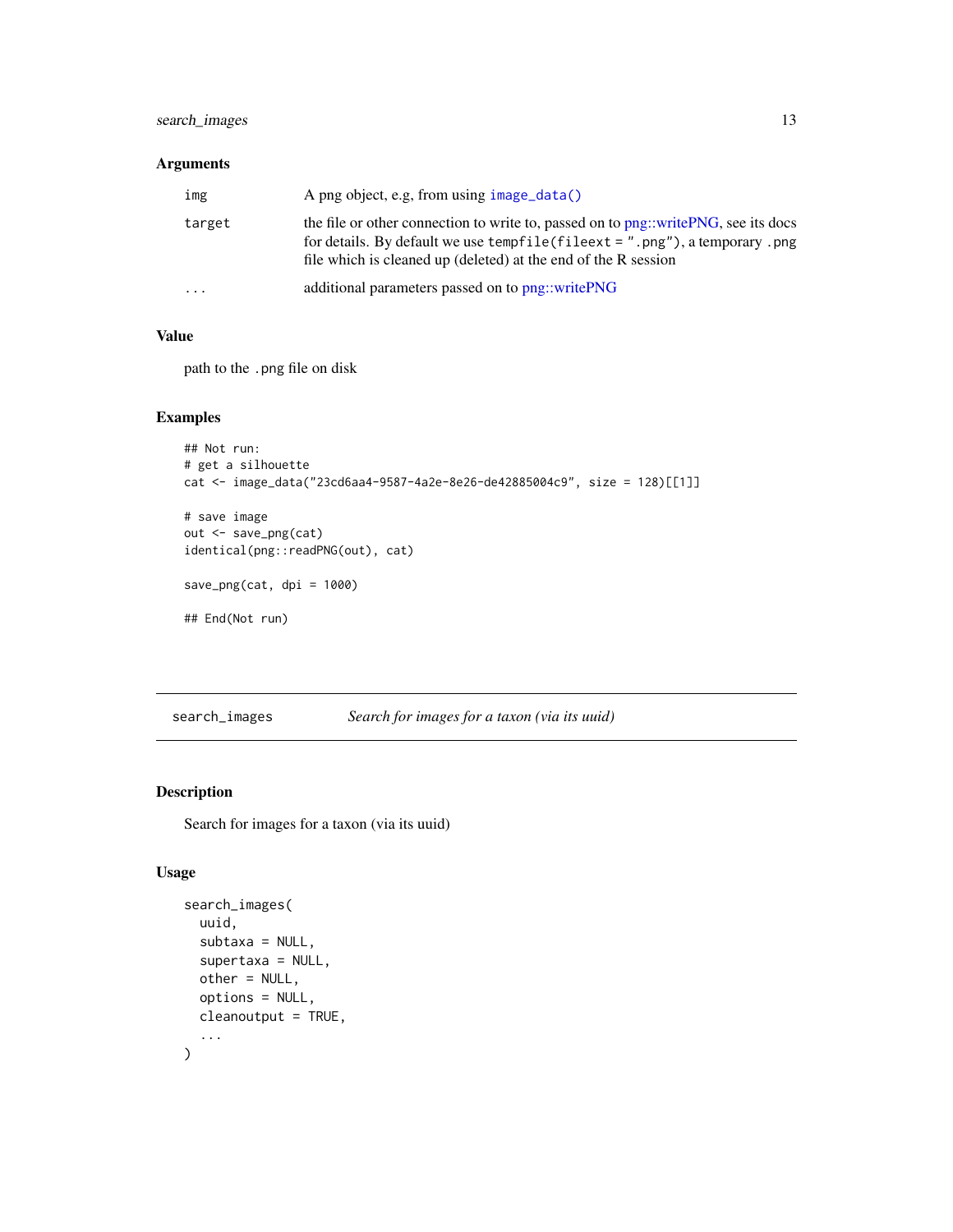#### <span id="page-13-0"></span>Arguments

| uuid        | (character) one or more UUIDs of taxonomic names       |
|-------------|--------------------------------------------------------|
| subtaxa     | If set to TRUE, includes subtaxa in the search.        |
| supertaxa   | If not set to FALSE, includes supertaxa in the search. |
| other       | If set to TRUE, includes related taxa in the search.   |
| options     | Space-separated list of options for the result value.  |
| cleanoutput | If TRUE, remove elements with no data.                 |
|             | curl options passed on to crul:: HttpClient            |

#### Examples

```
## Not run:
search_images('1ee65cf3-53db-4a52-9960-a9f7093d845d',
  subtaxa = "true", options = c("pngFiles", "credit", "licenseURL",
  "svgFile", "canonicalName", "html"))
# all of them
search_images(c("1ee65cf3-53db-4a52-9960-a9f7093d845d",
   "08141cfc-ef1f-4d0e-a061-b1347f5297a0"),
  options=c("pngFiles", "credit", "canonicalName"))
```
## End(Not run)

search\_text *Text search for uuids*

### Description

Text search for uuids

#### Usage

```
search_text(text, options = "string", simplify = TRUE, ...)
```
#### Arguments

| text     | (character) Search string, see examples     |
|----------|---------------------------------------------|
| options  | (character) See here for options            |
| simplify | (logical) Simplify result                   |
|          | curl options passed on to crul:: HttpClient |

### Details

These aren't necessarily ones with images though. See examples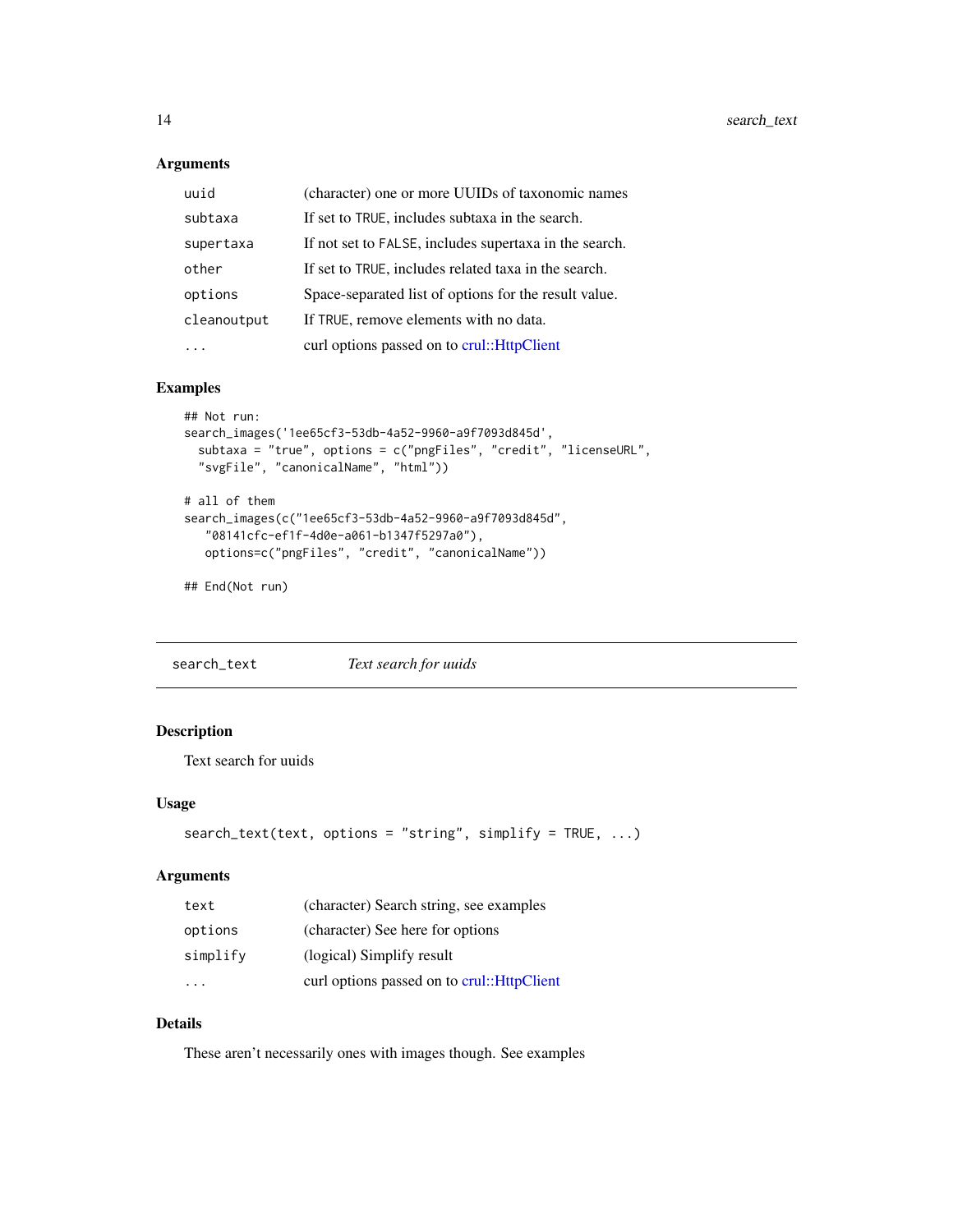#### <span id="page-14-0"></span>Value

A list. You always get back the UUID, and any other fields requested.

#### Examples

```
## Not run:
search_text(text = "Homo sapiens")
search_text(text = "Homo sapiens", options = "names")
search_text(text = "Homo sapiens", options = "type")
search_text(text = "Homo sapiens", options = "namebankID")
search_text(text = "Homo sapiens", options = "root")
search_text(text = "Homo sapiens", options = "uri")
search_text(text = "Homo sapiens", options = c("string","type","uri"))
search_text(text = "Homo sapiens", options = c("string","type","uri"),
 simplify=FALSE)
# pass in curl options
search_text(text = "Homo sapiens", options = "names", verbose = TRUE)
## End(Not run)
```
theme\_phylo\_blank2 *Fixed phylogeny blank theme for ggphylo*

#### Description

Fixed phylogeny blank theme for ggphylo

#### Usage

theme\_phylo\_blank2()

ubio *Perform actions with uBio data.*

#### Description

Perform actions with uBio data.

#### Usage

ubio\_get(namebankID, options = NULL, ...)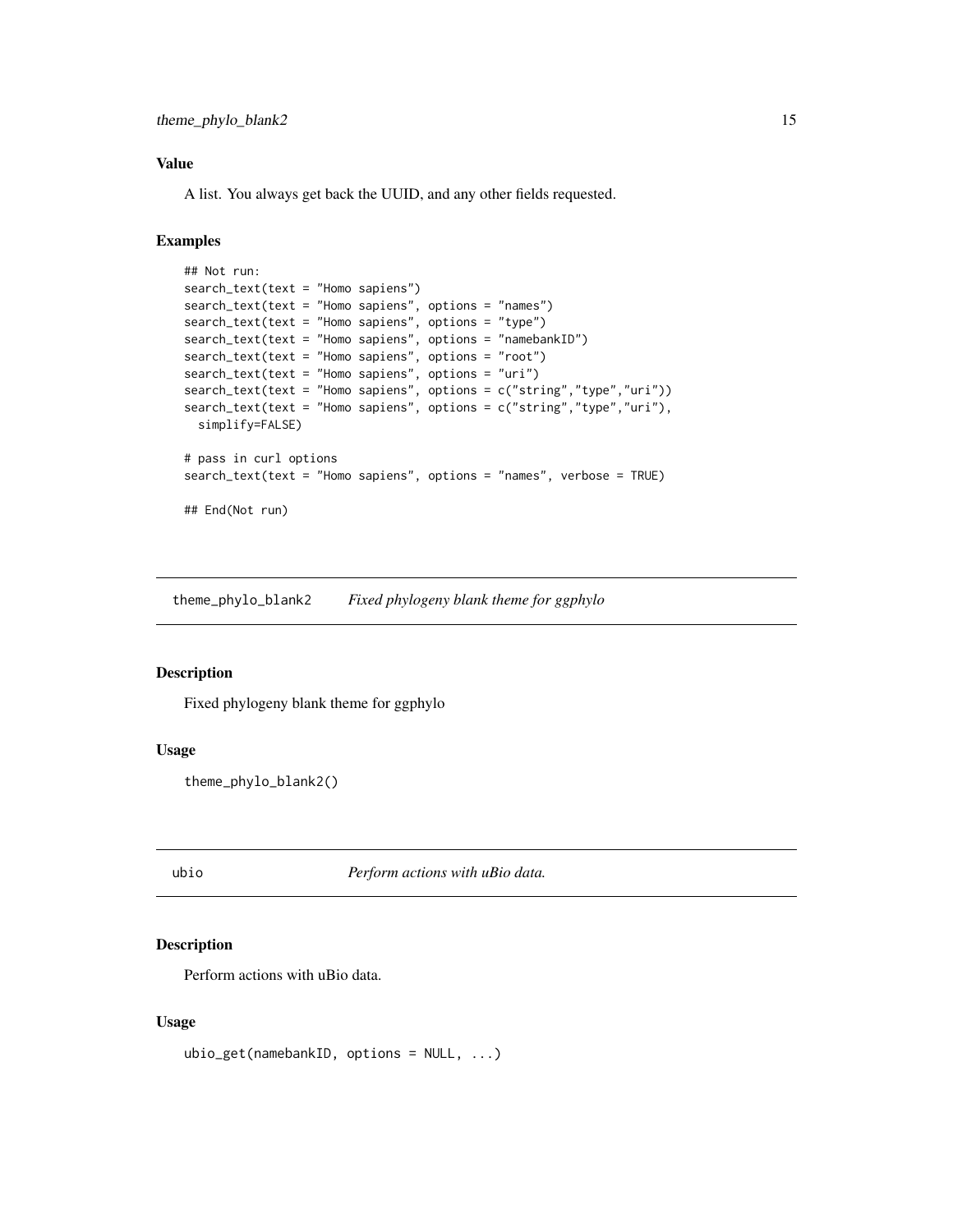### <span id="page-15-0"></span>Arguments

| namebankID | The identifier for a name in uBio Namebank.                                                               |
|------------|-----------------------------------------------------------------------------------------------------------|
| options    | (character) One or more of citationStart, html, namebankID, root, string, type,<br>uid, uri, and/or votes |
| $\cdots$   | curl options passed on to crul:: HttpClient                                                               |

# Details

There is only one function for working with uBio data right now, ubio\_get()

Options for the options parameter: Same as those for name\_\*() functions.

# Examples

```
## Not run:
# Retrieves information on a set of taxonomic names.
ubio_get(109086)
ubio_get(109086, options=c('names','string'))
```
## End(Not run)